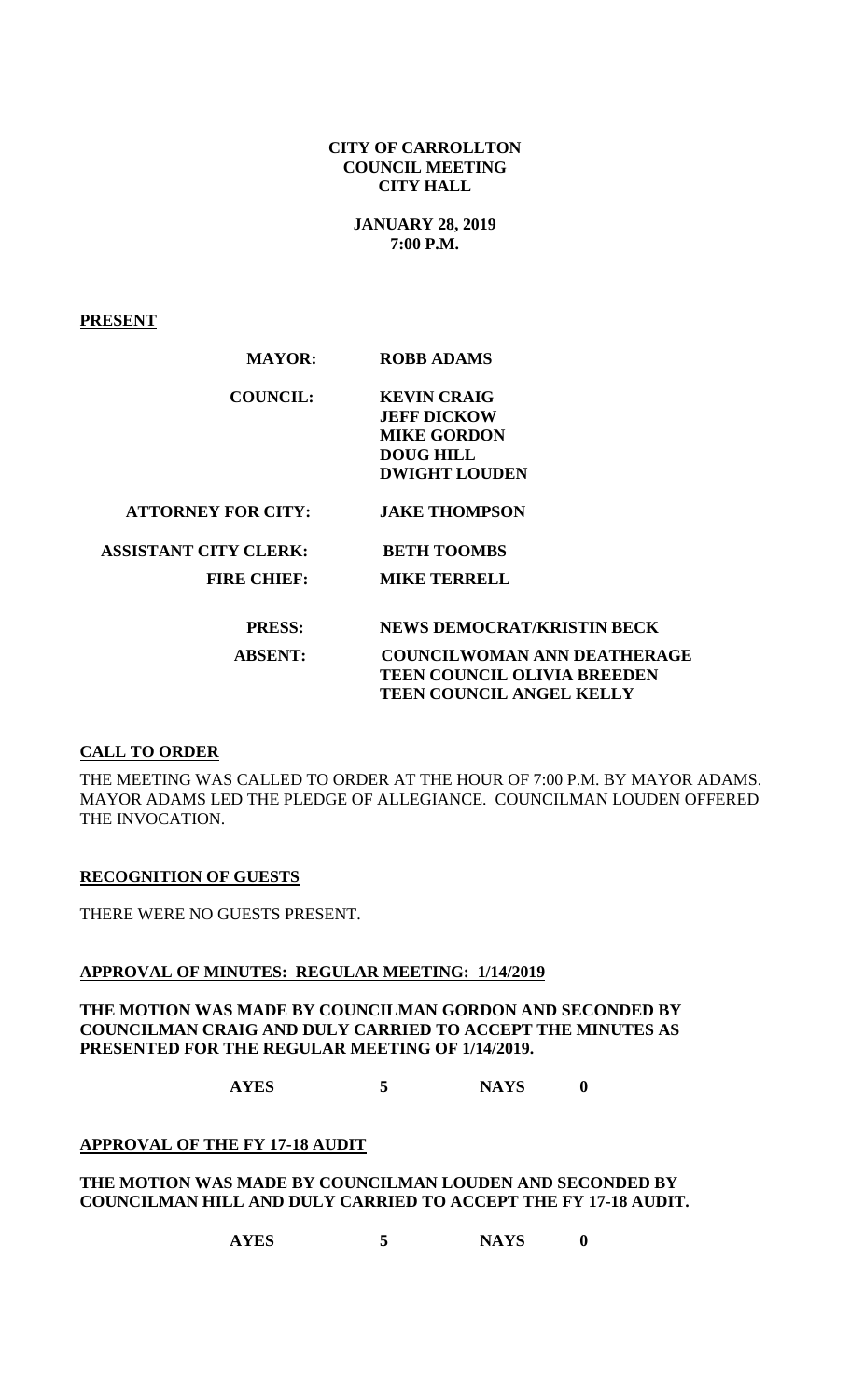**2ND READING ORDINANCE #2019-01: AN ORDINANCE REPEALING ORDINANCE 2011- 22 AN ORDINANCE ADOPTING AN INCENTIVE PROGRAM FOR CITY OFFICIALS TO OBTAIN TRAINING RELATED TO CITY GOVERNMENT, AND ENACTING A NEW ORDINANCE ADOPTING AN INCENTIVE PROGRAM FOR CITY OFFICIALS TO OBTAIN TRAINING RELATED TO CITY GOVERNMENT.**

ATTORNEY FOR THE CITY, JAKE THOMPSON, READ THE ORDINANCE.

**THE MOTION WAS MADE BY COUNCILMAN GORDON AND SECONDED BY COUNCILMAN CRAIG AND DULY CARRIED TO ADOPT ORDINANCE #2019-01: AN ORDINANCE REPEALING ORDINANCE 2011-22 AN ORDINANCE ADOPTING AN INCENTIVE PROGRAM FOR CITY OFFICIALS TO OBTAIN TRAINING RELATED TO CITY GOVERNMENT, AND ENACTING A NEW ORDINANCE ADOPTING AN INCENTIVE PROGRAM FOR CITY OFFICIALS TO OBTAIN TRAINING RELATED TO CITY GOVERNMENT.**

**AYES 5 NAYS 0**

# **2ND READING ORDINANCE #2019-02: AN ORDINANCE AMENDING RATES FOR WATER CUSTOMERS OF CARROLLTON UTILITIES**

ATTORNEY FOR THE CITY, JAKE THOMPSON, READ THE ORDINANCE.

**THE MOTION WAS MADE BY COUNCILMAN LOUDEN AND SECONDED BY COUNCILMAN DICKOW AND DULY CARRIED TO ADOPT ORDINANCE #2019-02: AN ORDINANCE AMENDING RATES FOR WATER CUSTOMERS OF CARROLLTON UTILITIES.**

**AYES 5 NAYS 0**

## **2ND READING ORDINANCE #2019-03: AN ORDINANCE AMENDING SEWER RATES FOR CUSTOMERS OF CARROLLTON UTILITIES**

ATTORNEY FOR THE CITY, JAKE THOMPSON, READ THE ORDINANCE.

**THE MOTION WAS MADE BY COUNCILMAN LOUDEN AND SECONDED BY COUNCILMAN CRAIG AND DULY CARRIED TO ADOPT ORDINANCE #2019-03: AN ORDINANCE AMENDING SEWER RATES FOR CUSTOMERS OF CARROLLTON UTILITIES.**

**AYES 5 NAYS 0**

## **UNFINISHED BUSINESS**

EXCAVATING HAS STARTED FOR PLAYGROUND. THE WEATHER HAS SLOWED WORK DOWN.

THE APPROVED PLAYGROUND MULCH FOR WELTY PARK WAS BEING PUT DOWN TODAY.

THE CAMERA GUY HAS TO MEET WITH RONNIE ABOUT WHICH POLE HE NEEDS ELECTRIC TO AT POINT PARK.

COUNCILMAN LOUDEN ASKED ABOUT THE PATCH EQUIPMENT. ATTORNEY FOR THE CITY, JAKE THOMPSON, SENT LETTERS BASED ON THE INFORMATION RON KNIGHT PROVIDED. WE ARE WAITING FOR A RESPONSE.